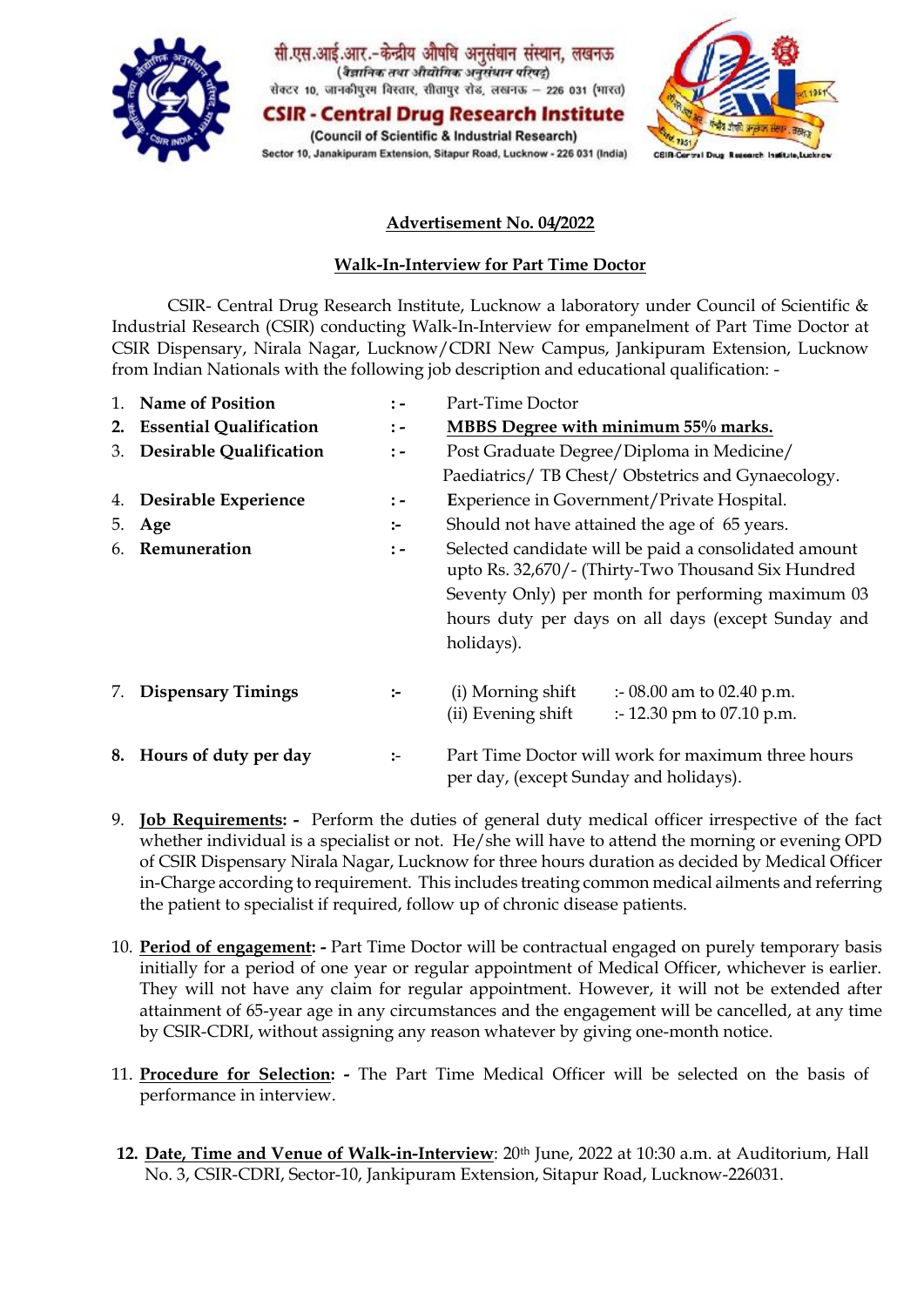#### **13. General terms & conditions for engaging Part Time Doctor: -**

- **1.** The date for determining age/qualification and experience shall be the last date of walk-ininterview.
- 2. No TA/DA will be paid to the candidates for joining of the position.
- **3.** The above positions are purely temporary. Candidates engaged in these positions will not confer any right implicit or explicit for consideration for regularization/absorption against any CSIR/CDRI post(s).
- **4. Leave: -**The part time doctor would not be entitled for any kind of regular leave. However, they would be entitled to 8 days leave in a calendar year, to be calculated on pro-rata basis.
- **5. Tax deduction at Sources: -**The Income Tax or any other tax liable as per the prevailing rules will be deducted at sources before effecting the payment for which the office will issue TDS certificate.
- **6. Confidentiality of data, information and documents:** The information, data and documents related to the office shall remain confidential. No one shall utilize or publish or disclose to a third party, any part of the data or statistics or proceedings or information collected for the purpose of this assignment or during the course of assignment for the office, without the express written consent of the office. The part time doctor shall be bound to hand over the entire set of records or assignments to the office before the expiry of the contract or before.
- **7. Conflict of Interest: -**The Part time doctor engaged by this office, shall not represent or give opinion or advise to others in any matter which is averse to the interest of this office.
- 8. Canvassing in any form and/or bringing any political influence or otherwise will be treated as a disqualification for the above position.
- 9. **Termination of Service:** The engagement may be terminated at any time by the office without assigning any reasons by giving a notice of 30 days. In case, a part time doctor desires to leave the assignment, he/she has to serve the notice before 30 days which can be curtailed/extended.
- 10. Eligible candidates must bring with them all Original requisite documents viz. Educational Qualifications and Experiences etc. at the time of Walk-in-Interview. In case of failure to bring the original certificate, candidates will not be allowed to appear for the interview.

### **Note: - Candidates are requested to report for interview on above said date, time and venue along with dully filled application form, all the original documents and photocopy related with essential qualification and experience.**

For any updation /information regarding this advertisement, please keep visit of office website. The detailed advertisement is available at: [www.cdri.res.in](http://www.cdri.res.in/)

### **INTERIM ENQUIRIES WILL NOT BE ATTENDED TO**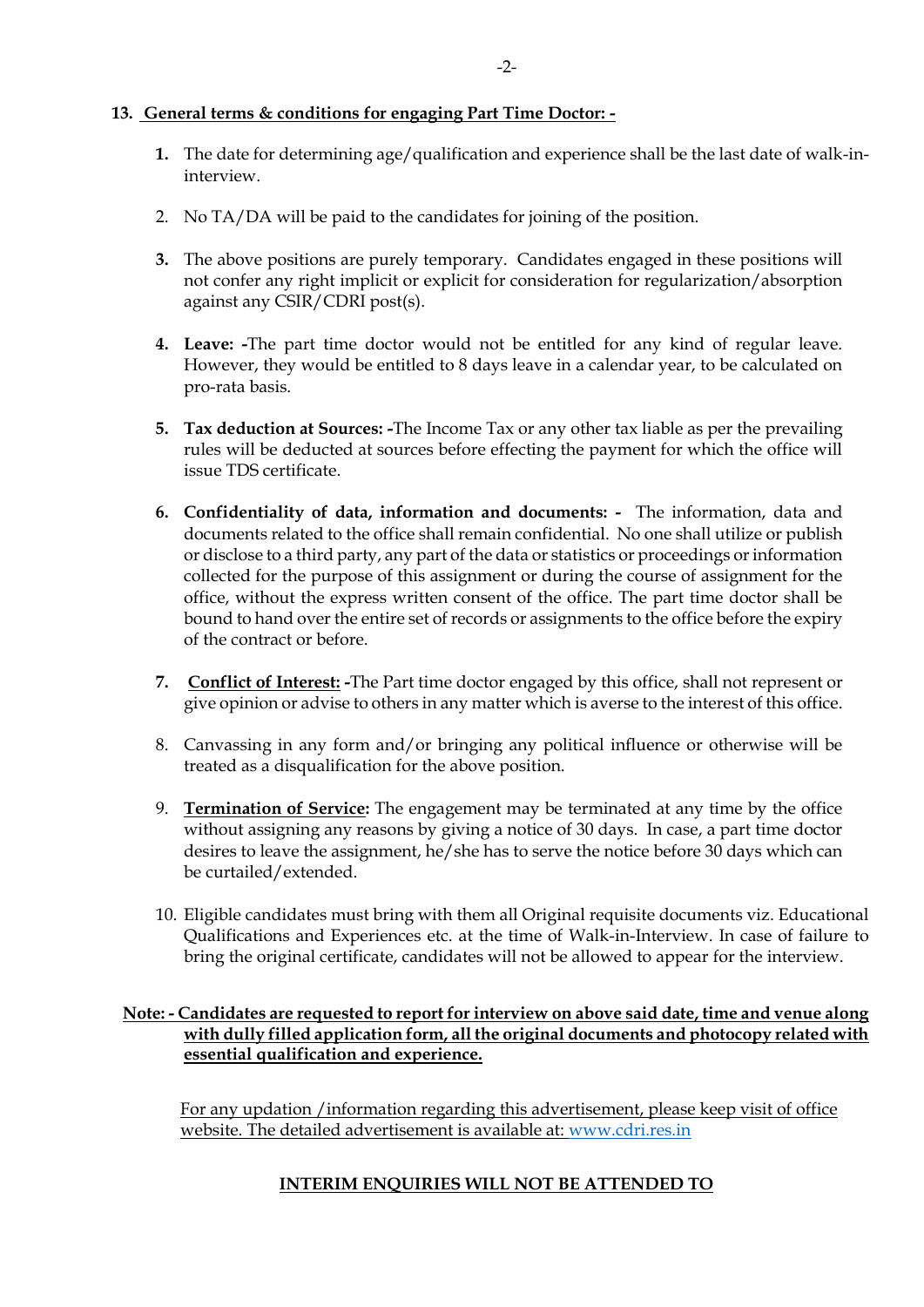

सी.एस.आई.आर.-केन्द्रीय औषधि अनुसंधान संस्थान, लखनऊ<br>(*रैज्ञानिक तथा औद्योगिक अनुसंधान परिषदे*)<br>सेक्टर 10, जानकीपुरम विस्तार, सीतापुर रोड, लखनऊ – 226 031 (मारत) **CSIR - Central Drug Research Institute** (Council of Scientific & Industrial Research)

Sector 10, Janakipuram Extension, Sitapur Road, Lucknow - 226 031 (India)



**Application form for engagement of "Part time Doctor" at CSIR Dispensary, Nirala Nagar, Lucknow.**

Affix passport size photograph

| 1.  |                                                                                | Name in Full (In block letters)         |                    |          |       |                               |                |
|-----|--------------------------------------------------------------------------------|-----------------------------------------|--------------------|----------|-------|-------------------------------|----------------|
| 2.  |                                                                                | Father's/Husband's Name                 |                    |          |       |                               |                |
| 3.  | (a) Date of Birth                                                              |                                         |                    | Date     | Month |                               | Year           |
|     | (b) Age on 17-10-2020                                                          |                                         |                    |          |       |                               |                |
| 4.  | Nationality                                                                    |                                         |                    |          |       |                               |                |
| 5.  | Religion                                                                       |                                         |                    |          |       |                               |                |
| 6.  | Whether belongs to SC / ST / OBC / PH / EWS<br>/ General                       |                                         |                    |          |       |                               |                |
| 7.  | Date of superannuation and PPO No. from<br>Government service (if any)         |                                         |                    |          |       |                               |                |
| 8.  | Office address at the time of retirement<br>(if any)                           |                                         |                    |          |       |                               |                |
| 9.  | Address for correspondence with Pin Code                                       |                                         |                    |          |       |                               |                |
| 10. | Mobile No.                                                                     |                                         |                    |          |       |                               |                |
| 11. | E-mail I.D.                                                                    |                                         |                    |          |       |                               |                |
| 12  | Educational Qualification (in chronological order form 10th standard onwards.) |                                         |                    |          |       |                               |                |
|     | Exam.<br>Passed                                                                | University/Institution/<br><b>Board</b> | Year of<br>Passing | Subjects |       | <b>Marks</b><br>$\frac{0}{0}$ | Division/Class |
|     |                                                                                |                                         |                    |          |       |                               |                |
|     |                                                                                |                                         |                    |          |       |                               |                |
|     |                                                                                |                                         |                    |          |       |                               |                |
|     |                                                                                |                                         |                    |          |       |                               |                |
|     |                                                                                |                                         |                    |          |       |                               |                |
|     |                                                                                |                                         |                    |          |       |                               |                |